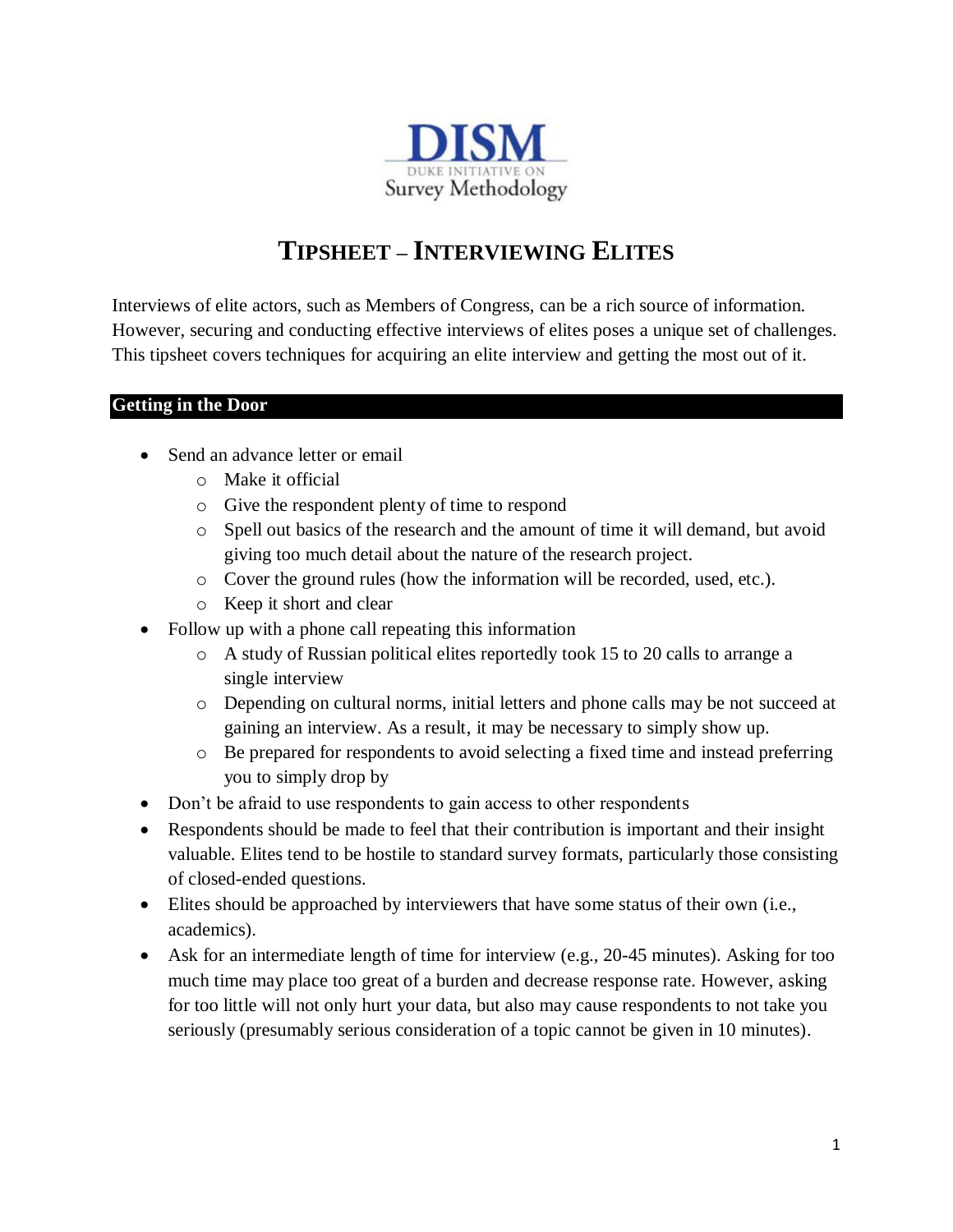#### **Interview Format**

The format of interviews can vary considerably, from a casual conversation to a standard survey approach utilizing closed questions. A few types of interviews are detailed below. However, a common approach is to borrow strength from each approach. This mixed approach begins with open-ended questions, allowing more latitude for the interviewee, but follows up with closed questions. This design allows elites to express their opinions in all their complexity, creating greater comfort with the subsequent "straightjacket" of closed questions.

- Structured interview carefully designed interview, specific questions asked in a set order, many questions with fixed or closed response
	- o Provides greatest control over data and greatest comparability of responses
	- o Greatest ease of analysis
	- o Elites tend to be most averse to this format. It is perceived as constraining expert opinion and signals an approach not tailored to the individual being interviewed.
- Semi-structured similar to the structured interview, but allows for follow-up questions to get greater detail. May include time-specific or contextual questions that are not relevant to all respondents.
- Unstructured interview consists of prompts designed to give respondents wide leeway in interpretation and direction of the conversation.
	- o This approach is most useful for exploratory work. If the research does not have specific hypotheses or particular variables of interest, this approach can be useful for developing theories and hypotheses.
	- o Demands the most skill from interviewers
	- o Greater possibility of missing data due to questions not asked

### **Mode of interview**

- Trust in the research and assurances of confidentiality are harder to establish in a telephone survey
- Studies typically have higher response rates and more detailed responses with face-toface interviews than with phone interviews or mail surveys

### **Designing the interview**

- Prepare an outline of the coding procedure ahead of time and
	- o Design questions to fill in the coding procedure
	- o Prepare probes, or common follow-up questions to get greater detail
- Begin with assurances of anonymity and confidentiality, just as with any survey. If interview is not anonymous, make clear that the interviewee can also speak "off the record". Remind them of who you are and why you are there.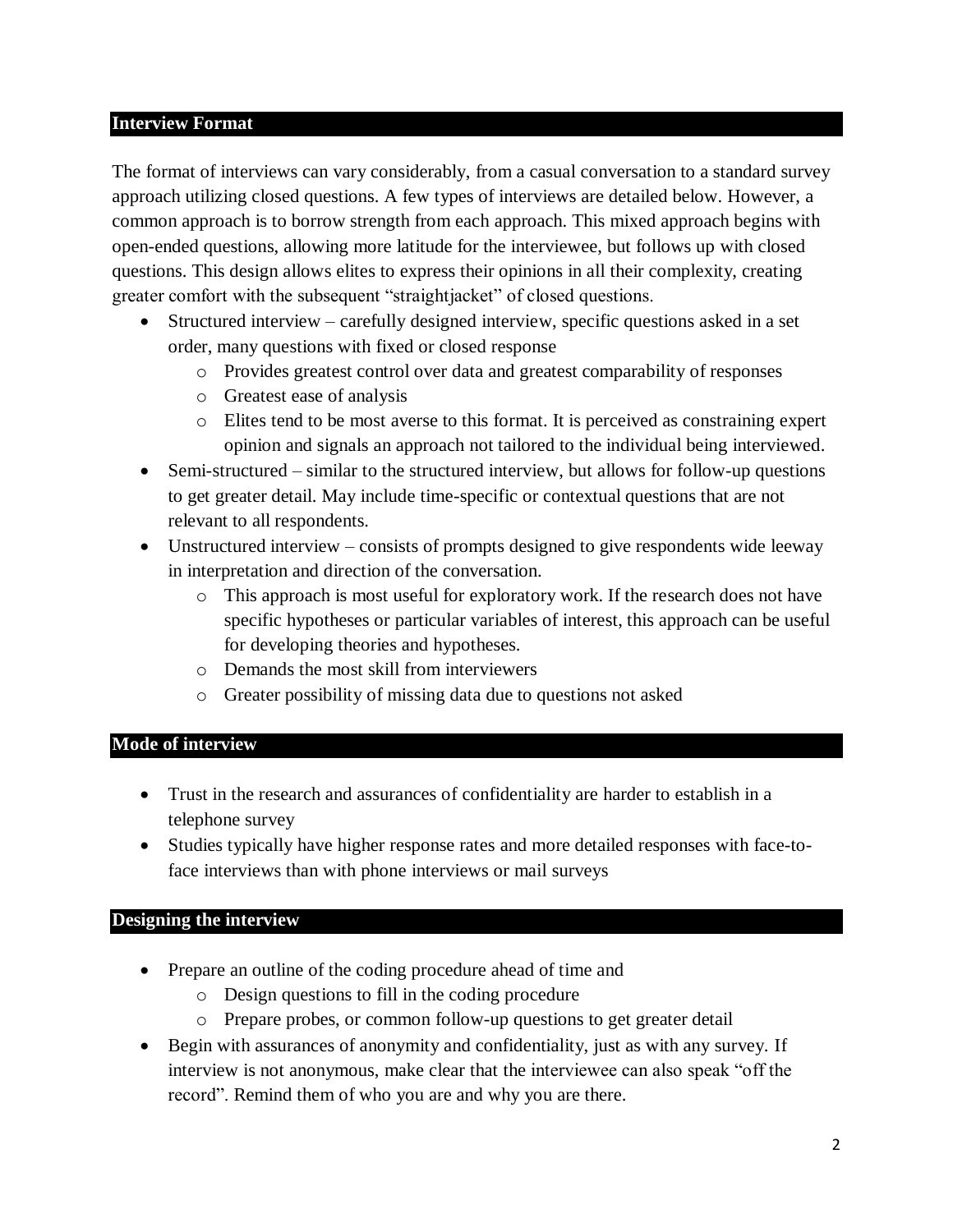- Start in with an easy, broad question. This serves to get respondents comfortable talking. However, it is also desirable to establish early on that you are knowledgeable about the topic, perhaps by asking more specific questions to demonstrate your knowledge.
	- o Discussion about personal background can be a way of establishing comfort and rapport. However, this depends on cultural context. In some studies, personal questions may arouse suspicion and undermine the promise of anonymity.
- Never ask for objective information that is available elsewhere. This signals that you haven't done your homework and are wasting their time.
- Use multiple questions to tap into the same concept in order to establish convergent validity. For example, if the concept of interest is free market ideology, ask about two separate, specific issues that raise the questions related to the free market.
- Save sensitive questions for the middle of the interview, when the respondent has become comfortable talking. It may be helpful to admit that the question may be uncomfortable.
- Find a way to mix harder and easier questions. Respondents often get tired after a long string of detailed questions, which can diminish the quality of subsequent responses.
- Be sure to practice the interview with friends or colleagues.
	- o Gives an idea of how long it will take
	- o Gives insight into improving question order
- Prepare bridging questions that will bring you back on topic or onto a new topic. Bridging questions do not necessarily need to logically follow from conversation.

## **Carrying out the interview**

- Use the language of the respondent. Do not use academic jargon.
- Fend off any questions about your hypotheses these should be deflected until the end of the interview in order to avoid biasing your results and wasting your own interview time
- Avoid asking questions that might come across as critical
	- o Be careful about asking "why?" as it can be perceived as critical. Instead, reframe questions in terms of what or how. For example, "why did you vote for that legislation" can be reframed as "what considerations did you have in mind when you voted for that legislation."
	- o Often the combination of silence and eye contact is effective at getting a respondent to elaborate
- Give the respondent room to wander in their discussion, but be ready to politely bring the respondent back on topic
- Focus on topics that you think will be productive. Respondents might be unwilling to discuss a particular topic, or might be perfectly willing to give you a very biased, misleading, or self-congratulatory account. This can be a waste of your interview time.
- Be prepared with extra questions if your respondent suddenly finds more time